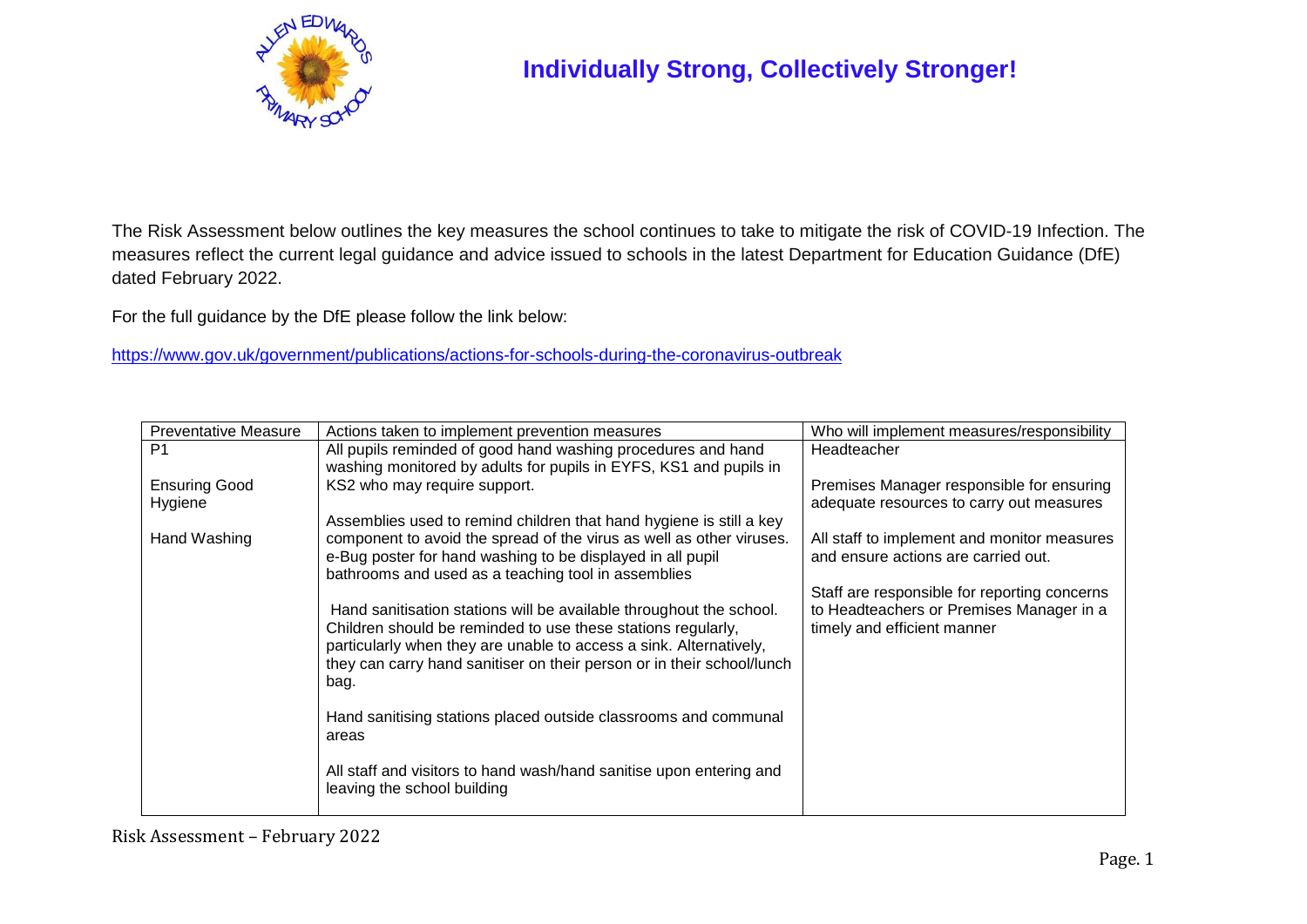

| <b>Respiratory Hygiene</b>               | Bins with lids available throughout the school                                                                                                                                                                                                                                                                                                                                                                                                                                                                                                                                                          |                                                                                                                                                                                                            |
|------------------------------------------|---------------------------------------------------------------------------------------------------------------------------------------------------------------------------------------------------------------------------------------------------------------------------------------------------------------------------------------------------------------------------------------------------------------------------------------------------------------------------------------------------------------------------------------------------------------------------------------------------------|------------------------------------------------------------------------------------------------------------------------------------------------------------------------------------------------------------|
|                                          | Continue to promote 'Catch it, kill it, bin it' model with pupils                                                                                                                                                                                                                                                                                                                                                                                                                                                                                                                                       |                                                                                                                                                                                                            |
|                                          | All classes to have tissues in classroom. Pupils encouraged to bring<br>own packet of tissues to have on their person as well as hand<br>sanitizer<br>Individual risk assessments are in place for pupils with some<br>complex needs who may struggle to maintain good respiratory<br>hygiene. These are shared with parents and staff working with<br>these pupils are involved in the process of drawing up risk<br>assessments.                                                                                                                                                                      |                                                                                                                                                                                                            |
| Ventilation                              | All indoor spaces, where possible, will be well ventilated. This will<br>include keeping windows and doors open in enclosed spaces,<br>where the building allows this.                                                                                                                                                                                                                                                                                                                                                                                                                                  | Class Teachers are responsible for ensuring<br>classroom doors are open and windows<br>where appropriate to improve ventilation                                                                            |
| Use of PPE                               | The majority of staff will not require PPE beyond what they would<br>normally need for their work. PPE is only needed in a very small<br>number of cases, including:<br>where an individual child or young person becomes ill with<br>coronavirus (COVID-19) symptoms while at schools, and only then<br>if a distance of 2 metres cannot be maintained<br>where a child or young person already has routine intimate<br>care needs that involve the use of PPE, in which case the same<br>PPE should continue to be used                                                                               | PPE Equipment available from the office.<br>Individual stock should be kept in<br>appropriate classrooms where pupils require<br>intimate care, specifically the Resource<br>Base and Early Years setting. |
| Ensuring appropriate<br>cleaning regimes | -Cleaning contractor will clean the school each morning<br>-Staff to highlight any cleaning concerns upon arrival to the<br>premises manager who will rectify concerns. Concerns will be<br>logged and reported to the School Business Manager to liaise with<br>the cleaning contractor.<br>-Handwashing arrangements to be re-visited with all staff and by<br>staff to pupils regularly<br>-Hand washing by pupils to be monitored, where appropriate, by<br>staff<br>-Toilets to be checked, cleaned and signed off by Premises<br>Manager two times per day. Sign off sheets to be handed by PM to | <b>Headteacher and School Business</b><br>Manager/Premises manager                                                                                                                                         |

Risk Assessment – February 2022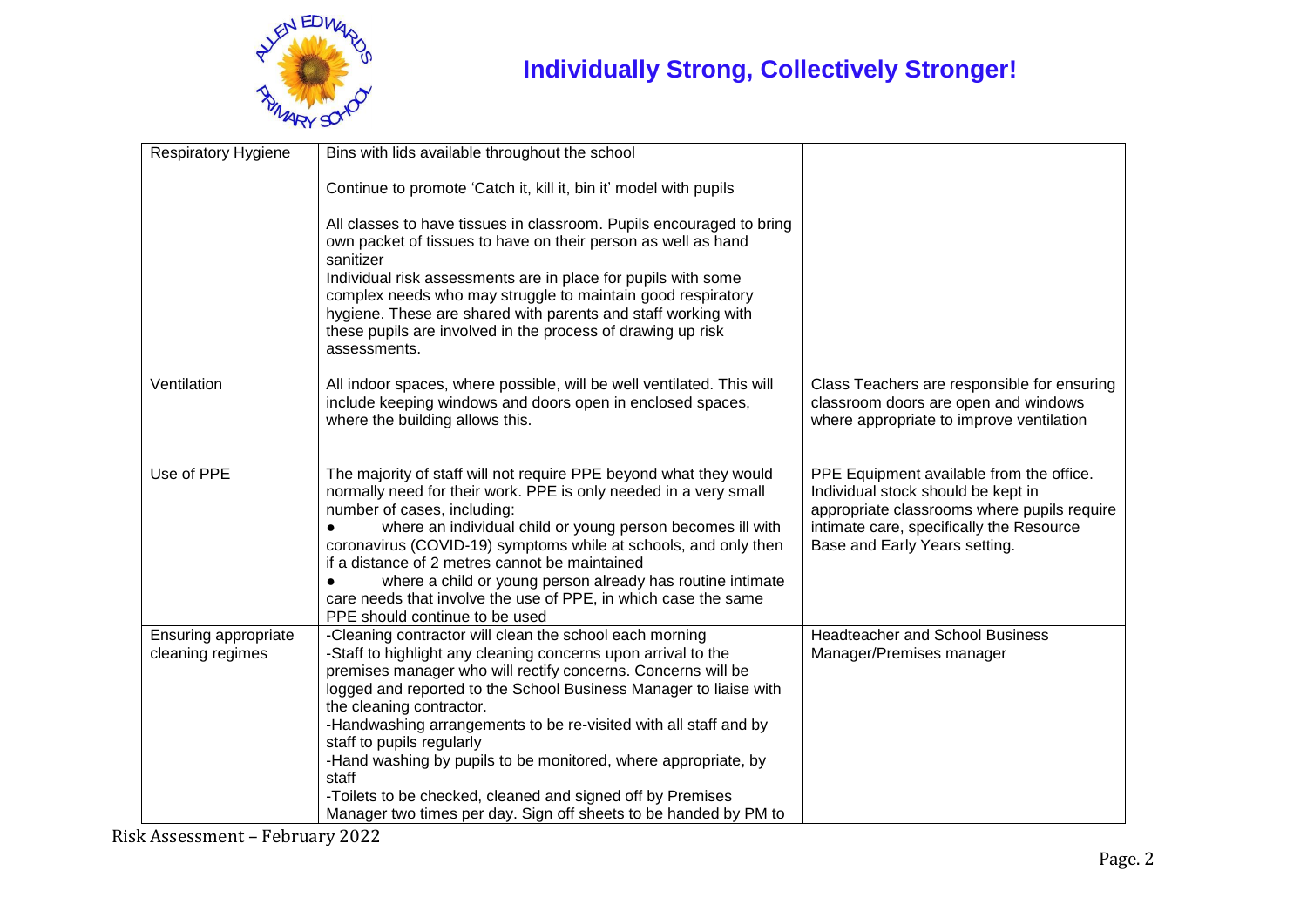

|                             | SBM each day with issues identified in toilets. These to be                                                                                    |             |
|-----------------------------|------------------------------------------------------------------------------------------------------------------------------------------------|-------------|
|                             | addressed with staff immediately. If not urgent, discussed at                                                                                  |             |
|                             | Wednesdays handover meeting                                                                                                                    |             |
|                             | -Premises Manager to ensure class cleaning packs are regularly                                                                                 |             |
|                             | stocked. Class cleaning packs include:                                                                                                         |             |
|                             | <b>Dettol Spray</b>                                                                                                                            |             |
|                             |                                                                                                                                                |             |
|                             | <b>Blue Roll/paper towels</b>                                                                                                                  |             |
|                             | Non latex gloves<br>Hand sanitizer                                                                                                             |             |
|                             |                                                                                                                                                |             |
|                             | Tissues for pupils                                                                                                                             |             |
|                             | Aprons                                                                                                                                         |             |
|                             | Soap                                                                                                                                           |             |
|                             | For EYFS and Year 1, additional bottles of Milton Liquid to sanitise                                                                           |             |
|                             | plastic equipment and buckets                                                                                                                  |             |
|                             | All classes have a lidded bin preferably with a foot pedal.                                                                                    |             |
| Testing in schools          | There is no requirement for regular testing of individuals who do not                                                                          | Headteacher |
|                             | have symptoms                                                                                                                                  |             |
|                             |                                                                                                                                                |             |
| <b>Positive Cases</b>       |                                                                                                                                                |             |
|                             | There is an end to the legal requirement to self-isolate following a<br>positive test. However, the advice is; adults and children continue to |             |
|                             | be advised to stay at home and avoid contact with other people for                                                                             |             |
|                             | at least 5 full days and then continue to follow the guidance until                                                                            |             |
|                             |                                                                                                                                                |             |
|                             | they have received 2 negative test results on consecutive days or                                                                              |             |
|                             | 10 days has elapsed                                                                                                                            |             |
| Symptomatic                 |                                                                                                                                                |             |
|                             | In most cases, parents and carers will agree that a pupil with the                                                                             |             |
| individuals or pupils       | key symptoms of COVID-19 should not attend the school, given the<br>potential risk to others.                                                  |             |
|                             | If a parent or carer insists on a pupil attending your school where                                                                            |             |
|                             | they have a confirmed or suspected case of COVID-19, you can                                                                                   |             |
|                             | take the decision to refuse the pupil if, in your reasonable                                                                                   |             |
|                             | judgement, it is necessary to protect other pupils and staff from                                                                              |             |
|                             | possible infection with COVID-19                                                                                                               |             |
|                             |                                                                                                                                                |             |
|                             |                                                                                                                                                |             |
| <b>Contacts of Positive</b> | Routine contact tracing will end.                                                                                                              |             |
| Cases                       | Unvaccinated contacts no longer asked to self-isolate.                                                                                         |             |
|                             |                                                                                                                                                |             |

Risk Assessment – February 2022